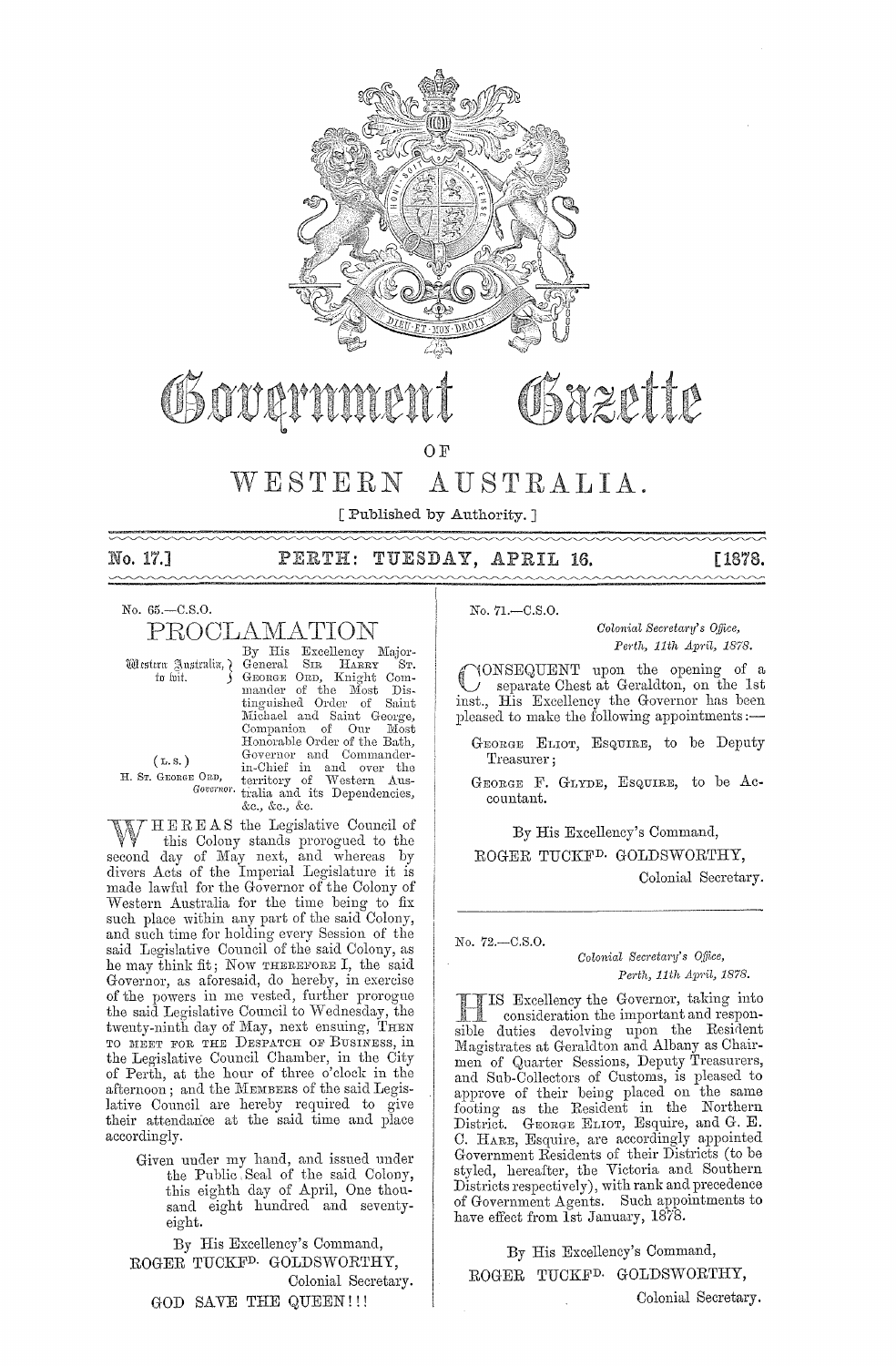No. 73.-C.S.O.

# *Colonial Secretary's Office,*<br>Perth, 11th April, 1878.

*Perth, 11th April, 1878.*<br>
IS Excellency the Governor has been **11 IS** Excellency the Governor has been<br>ments, to take effect from the 27th ultimo, pleased to make the following appointconsequent on the absence, on leave, of the Colonial Treasurer ;-

GEORGE PHILLIPS, ESQuIRE, Chief Clerk, to be Acting Colonial Treasurer;

LAURENCE S. ELIOT, ESQUIRE, late Secretary to the Central Board of Education, to be Acting Chief Clerk.

By His Excellency's Command, ROGER TUCKFD. GOLDSWORTHY, Colonial Secretary.

No. 74.-C.S.0.

# *Colonial Sem'eta,'Y's Office, Perth, 15th Ap"iL, 1878.*

IS Excellency the Governor directs the following report of the Inspector of Charitable Institutions to be published for general information.

By His Excellency's Command, ROGER TUCKFD. GOLDSWORTHY, Colonial Secretary.

> *Pcrth POD?' H01tse, Mao-ch 8th, 1878.*

SIR,—I beg respectfully to report that I visited<br>and inspected, on the 9th of February, the Native<br>and Half-Caste Mission, at Perth. No. of inmates:<br>7 boys and 12 girls. There had been no sickness<br>during the past quarter;

February 13th.—Visited and inspected the Perth<br>Protestant Orphanage for girls; present, 36. The<br>health of the children during the past quarter has<br>been good; the food supplied to the children is<br>sufficient in quantity and

February 21st.—Visited and inspected the Roman Catholic Orphanage for boys, at Subiaco, managed by the Sisters of Mercy; 35 boys were present; they were clean and well-clothed, and healthy-looking. I notice a marked improvement in the children since the Institution has been managed by the Sisters. The provisions were good, and the children are allowed sufficient for their wants. The dormitories were clean, lofty, and well ventilated; every attention is paid to the comfort and welfare of the children.

March 1st.—Visited and inspected the R. C.<br>Orphanage for girls, at Perth, also under the<br>management of the Sisters. There has been no sick-<br>ness during the past quarter; the children were clean<br>and well-clothed, and looked provisions were good, and the children are allowed<br>sufficient for their wants. The domitories were<br>clean and well-ventilated; every attention is paid to<br>the comfort of the children, who, besides receiving a<br>good education,

I have, &c., W. DALE, Inspector of Charitable Institutions.<br>The Honorable the Colonial Secretary.

No. 68.-C.S.0.

# *Colonial Secretary's Office,*<br>Perth, 2nd April, 1878.

 $\frac{H}{\text{H}}$  IS Excellency the Governor, on the recommendation of the Vasse District Roads<br>Board, has been pleased to direct that the Minor Road from St. John's Brook to Padbury's Bridge, *vid* Dudmyillup, be closed.

By His Excellency's Command ROGER TUCKFD. GOLDSWORTHY, Colonial Secretary. No. 50.-C.S.O.

*Colonial Secretary's Office,*<br>Perth, 8th March, 1878.

 $the$ T is hereby notified that the Government is prepared to let, with immediate possession, Public Buildings hitherto occupied as Police Stations at the undermentioned places, VIZ.;-

1. The Lakes (York Road).

2. Canning.

- 3. 131-miles, Albany Road (with paddock of about 50 acres).
- 4. Quindalup (Vasse District).

For particulars apply to the Superintendent of Police.

By His Excellency's Command, ROGER TUCKFD. GOLDSWORTHY,

Colonial Secretary.

No. 55.-C.S.0.

 $Colonial$  Secretary's Office, *Perth, 25th March, 1878.* 

THE undermentioned Government Horses, at Rottnest, are for sale ;-

| Two Grey Fillies, age 3 years, height 13 hands. |   |                         |                          |    |                         |
|-------------------------------------------------|---|-------------------------|--------------------------|----|-------------------------|
| One Grey Colt,<br>$\ddot{\phantom{a}}$          | 4 | $, \,$                  | ,,                       | 14 | ,                       |
| Do.<br>,,                                       | 4 | ,,                      | $\overline{\phantom{a}}$ | 15 | 33                      |
| One Chestnut Mare,                              | 5 | $\overline{\mathbf{1}}$ | $\overline{\phantom{a}}$ | 14 | دد                      |
| One Chestnut Filly,                             | 4 | دد                      | $\overline{\phantom{a}}$ | 14 | $\overline{\mathbf{z}}$ |
| One Bay Colt,                                   | 2 | دد                      | ,                        | 12 | 11                      |
| One Bay Mare, aged                              |   |                         | $\cdot$                  | 14 | ,,                      |
| One Foal                                        |   |                         |                          |    |                         |
| One Dark Bay Entire, aged                       |   |                         | $\ddot{\phantom{a}}$     |    | 15 lin.                 |

Full particulars can be ascertained on application to the Superintendent.

By His Excellency's Command, ROGER TUCKF<sup>D.</sup> GOLDSWORTHY, Colonial Secretary.

#### $Department of Public Works,$ *Perth, 12th April, 1878.*

**TTENDERS** (endorsed "Tender for Blasting<br>
Powder,") will be received at this Office<br>
putil peop of Tuesday, the 30th April, from until noon of Tuesday, the 30th April, from persons willing to supply and deliver at the Magazine, Fremantle, one thousand pounds of Blasting Powder.

The Government do not bind themselves to accept the lowest or any tender, and will require the guarantee of two responsible persons for the due performance of the Contract.

Forms of Tender may be had on application to the various Resident Magistrates, and at the Public Works' Office, Perth; full particulars can be obtained.

No tender will be entertained unless on the prescribed form.

> JAS. H. THOMAS, Director of Public Works.

# *Department of Public Works,*<br> *Perth, 23rd March, 1878.*

**TTENDERS** (endorsed "Tender for Railway<br>
Station, Geraldton,") will be received at<br>
this Office until poop of Monday, the 22nd this Office until noon of Monday, the 22nd April, from persons willing to erect a Railway Station at Geraldton, Champion Bay.

Tenders to state the shortest time in which the work will be performed.

Copies of Plan and Specification may be seen, and full particulars obtained, on application at the Office of the Resident Engineer, Geraldton.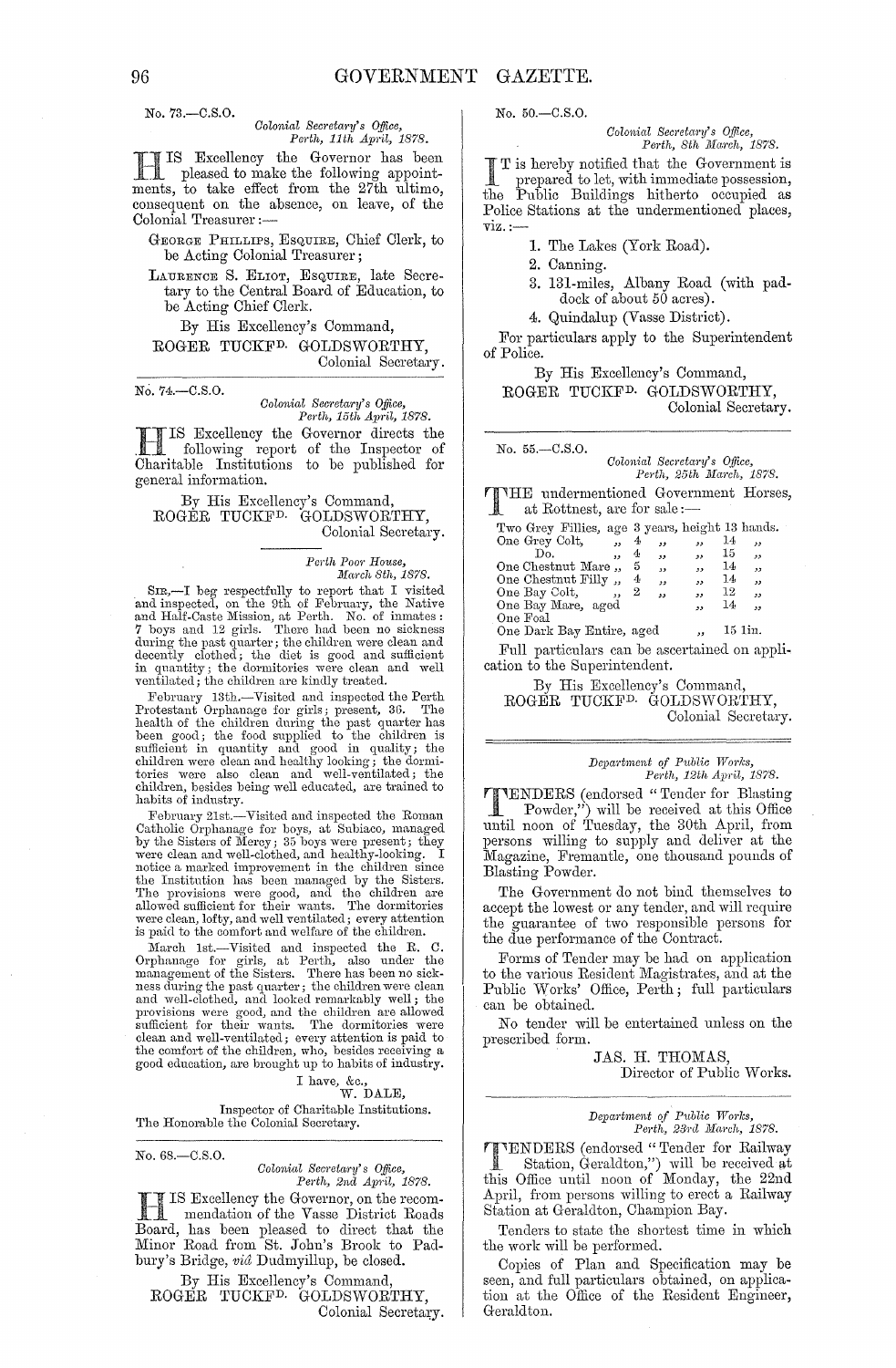The Government do not bind themselves to aeeept the lowest or any tender, and will require the guarantee of two responsible persons for the due performanee of the Oontract.

Forms of Tender may be had on application to the various Resident Magistrates, and at the Public Works' Office, Perth, where Plans, Specifications, Conditions, and full particulars can be obtained.

No tender will be entertained unless on the prescribed form.

> JAS. H. THOMAS, Director of Public Works.

 $Department of Public Works,$ *Pej·th, B)'d* Ap~'il, *1878.* 

**TTENDERS** (endorsed "Tender for Railway<br>Station, Northampton,") will be received<br>at this Office until near of Wednesday, the Station, Northampton,") will be received at this Office until noon of Wednesday, the 15th May, from persons willing to erect a Railway Station at Northampton.

Tenders to state the shortest time in which the work will be performed.

Oopies of Plan and Specification may be seen, and full particulars obtained, on application at the Office of the Resident Engineer, Geraldton.

The Government do not bind themselves to accept the lowest or any tender, and will require the guarantee of two responsible persons for the due performance of the Oontract.

Forms of Tender may be had on application to the various Resident Magistrates, and at the Public Works' Office, Perth; where Plans, Specifications, Oonditions, and full particulars can be obtained.

No tender will be entertained unless on the prescribed form.

JAS. H. THOMAS,

Director of Public Works.

#### MAIL NOTICE.

## *General Post OfJlce, Perth, '2ith* Jfai'clt, *18i8.*

MAILS for transmission by COASTING MAIL STEAMER for Europe, India, Cape of Good Hope, &c., will close as under :-

At Geraldton, Champion Bay, on Tuesday, April 16th, at noon.<br>At the GENERAL POST OFFICE, PERTH, on Friday, April<br>19th, at 11 a.m.

At Fremantle, on Friday, April 19th, at 2 p.m.

At Bunbury, on Friday, April 19th, at 10 p.m.

At Busselton, on Friday, April 19th, at 10 p.m.

*At the General Post Office, Perth:-*

Money Orders for transmission by the above conveyances will be issked on the United Kingdom, up to 11 a.m. on Thursday,<br>April 18th.

Letters for Registration must be posted one hour before the closing of the Mails.

Late Letters, on payment of a fee of 6d., may be posted one hour after the closing of the Mails.

Newspapers must be posted one hour before the closing of the Mails, otherwise they will not be forwarded until the next Mail.

A. HELMICH, Postmaster-General,<br>and General Superintendent of Telegraphs.

 $Computer's$  Office,

 $\mathbf{A}_{\mathbf{0}}$ *Frenwntle, 13th April, 1878.*  OONDITIONAL Pardon has been issued to the undermentioned Convict :-Reg. No. 9797, James Kiely

> JOHN F. STONE, Superintendent.

#### ELECTORAL DISTRICT OF PERTH.

THE list of electors for the district may be perused at the effect of  $\ddot{\cdot}$ perused at the office of the undersigned, from the 10th to the 24th April instant.

Persons desiring to have their names inserted on the Electoral List, must apply on or before 10th April. Objections to voters to be made in prescribed form, on or before the 24th April.

The Oourt of Petty Sessions, for the revision of the Electoral List, will be held in the Police Oourt, Perth, on Thursday, the 9th day of May next, at 11 a.m.

JAMES COWAN,

Olerk to Magistrates.

Perth, April 1st, 1878.

#### The Electoral District of Swan.

THE List of Electors of this District may<br>be perused at the Office of the under-<br>intersigned, from the lOth to the 24th April, inst.

Persons desiring to have their names inserted on such List, must make application on or before the 10th of April.

Objections to names to be made in the prescribed form, on or before the 24th of April.

The Oourt of Petty Session, for the revision of the List, will be held at the Oourt House at Guildford, on Tuesday, the 7th day of May next, at 10 o'clock, a.m.

> N. E. KNIGHT, Clerk to Magistrates.

April 2nd, 1878.

#### NOTIOE.

NOTIOE is hereby given, that all persons desirous of having their names inserted on the Electoral Roll for the District of Vasse, must apply personally or otherwise to the Olerk to the Magistrates on or before the 10th April next.

All objections to names on the Eleetoral Roll must be sent in on or before the 24th April next.

A Special Session of the Justices for the revision of the Electoral Roll of the District of Vasse, will be holden on Thursday, 16th May next, at 10 a.m.

J. S. HARRIS, R.M. Resident Magistrate's Office, Vasse, 29th March, 1878.

### NOTIOE.

#### ELECTORAL DISTRICT OF WELLINGTON.

NOTIOE is hereby given that all persons desirous of having their names inserted on the Electoral Roll for the District of Wellington must apply personally or otherwise to the Clerk to the Magistrates at Bunbury, on or before the lOth April next.

All objections to names on the Electoral Roll must be sent in on or before the 24th April next.

A Special Session of the Justices for the Revision of the Electoral Roll of the District of Wellington will be holden in the Oourt House, Bunbury, on Thursday, the 9th May next, at 11 o'clock a.m.

W. PEARCE CLIFTON, R.M. R.M. Office, Bunbury, 13th March, 1878.